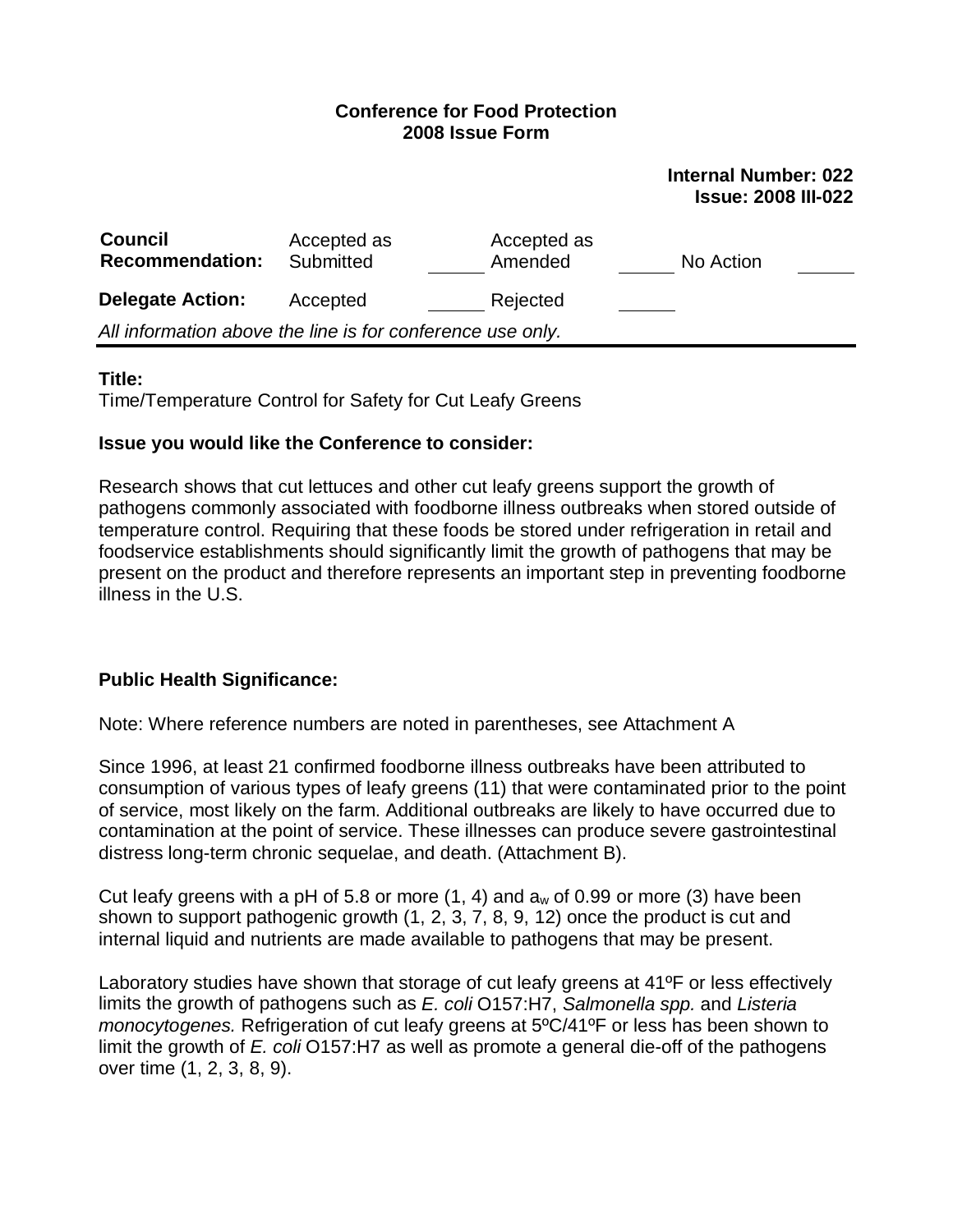It is common industry practice to refrigerate cut produce to preserve the crispness and to prevent browning, decomposition and sliminess from spoilage organisms. Changing state and local retail food codes and ordinances to mandate that cut leafy greens be stored and displayed at a temperature of 41ºF or less in retail and foodservice establishments will help to ensure that these products are not held for extended periods within the lower temperature limit of growth for *E. coli* O157:H7 (?8ºC/46.4ºF), *Salmonella* spp. (?7ºC/44.6ºF) and other pathogens identified in illness outbreaks associated with lettuce and other leafy greens. Storage at temperatures above 41ºF can negate pathogen reductions achieved from prior washing in cold or warm chlorinated water and allow surviving pathogens to multiply.

In the FDA *Guide to Minimize Microbial Food Safety Hazards of Fresh-cut Fruits and Vegetables*, subparagraph VII (C)(3) and paragraph VIII (D), FDA recommends that finished, fresh-cut produce be held, stored, transported, and displayed at 40ºF or lower. (5)

Once the pathogens have been in contact with the leaves, they are able to attach to the leaves, especially at cut surfaces and openings such as stomatal pores. Under adverse conditions, *E. coli* O157:H7, *Salmonella* and *Listeria monocytogenes* can also form biofilms for additional protection. Contamination, which may occur anywhere from the field to the kitchen (6), cannot be effectively removed from the leaves once the pathogen has attached or internalized through cut surfaces. For example, studies have shown that once *E. coli* O157:H7 becomes internalized in cuts in the plant tissue, it becomes inaccessible to chlorinated or other chemical washes and can survive the disinfection or sanitizing process (13). Other controls such as different atmospheres (anaerobic or other gases) or competing microflora (Standard Plate Count (SPC) of 5-8 million are normal) have not been proven effective at preventing pathogenic growth on cut leafy greens (7).

## **Recommended Solution: The Conference recommends...:**

1. The FDA Food Code and state and local regulations applicable to retail and foodservice establishments be amended to include cut leafy greens among the foods that require time/temperature control for safety, including cold holding at 41ºF or less; and

2. The intended meaning of the term "cut leafy greens" should be made clear by including appropriate definitions in Chapter 1 of the FDA Food Code. For the purposes of this recommendation, the term "cut leafy greens" refers to 1) leafy greens that are considered "fresh-cut produce" as defined in FDA *Guide to Minimize Microbial Food Safety Hazards of Fresh-cut Fruits and Vegetables (5),* and 2) fresh leafy greens whose leaves have been cut, shredded, sliced, chopped or torn at the point of sale or service. For the purposes of this recommendation the term "leafy greens" refers only to iceberg lettuce, romaine lettuce, leaf lettuce, butter lettuce, baby leaf lettuce (i.e., immature lettuce or leafy greens), escarole, endive, spring mix, spinach, cabbage, kale, arugula and chard. The term "leafy greens" does not include herbs such as cilantro or parsley.

## **Submitter Information:**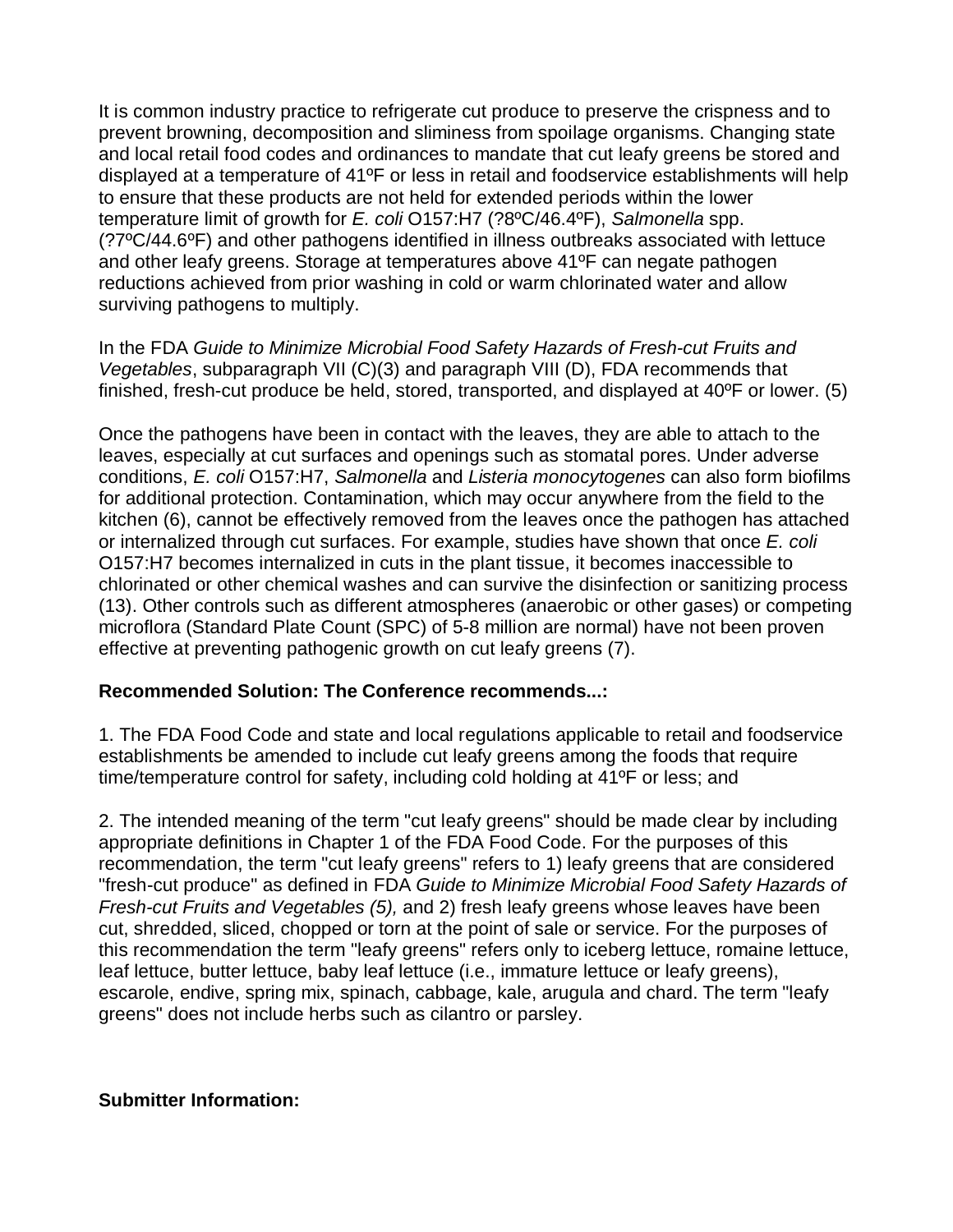| Name:           | Glenda R. Lewis, Team Leader       |                                       |
|-----------------|------------------------------------|---------------------------------------|
| Organization:   |                                    | FDA/CFSAN/Retail Food Protection Team |
| Address:        | 5100 Paint Branch Parkway, HFS-320 |                                       |
| City/State/Zip: | College Park, Maryland 20740       |                                       |
| Telephone:      | 301-436-2150    Fax: 301-436-2672  |                                       |
| E-mail:         | Glenda.Lewis@fda.hhs.gov           |                                       |

## **Attachments:**

- "Attachment A References"
- "Attachment B Outbreaks and Illnesses Associated with Leafy Greens"

*It is the policy of the Conference for Food Protection to not accept Issues that would endorse a brand name or a commercial proprietary process.*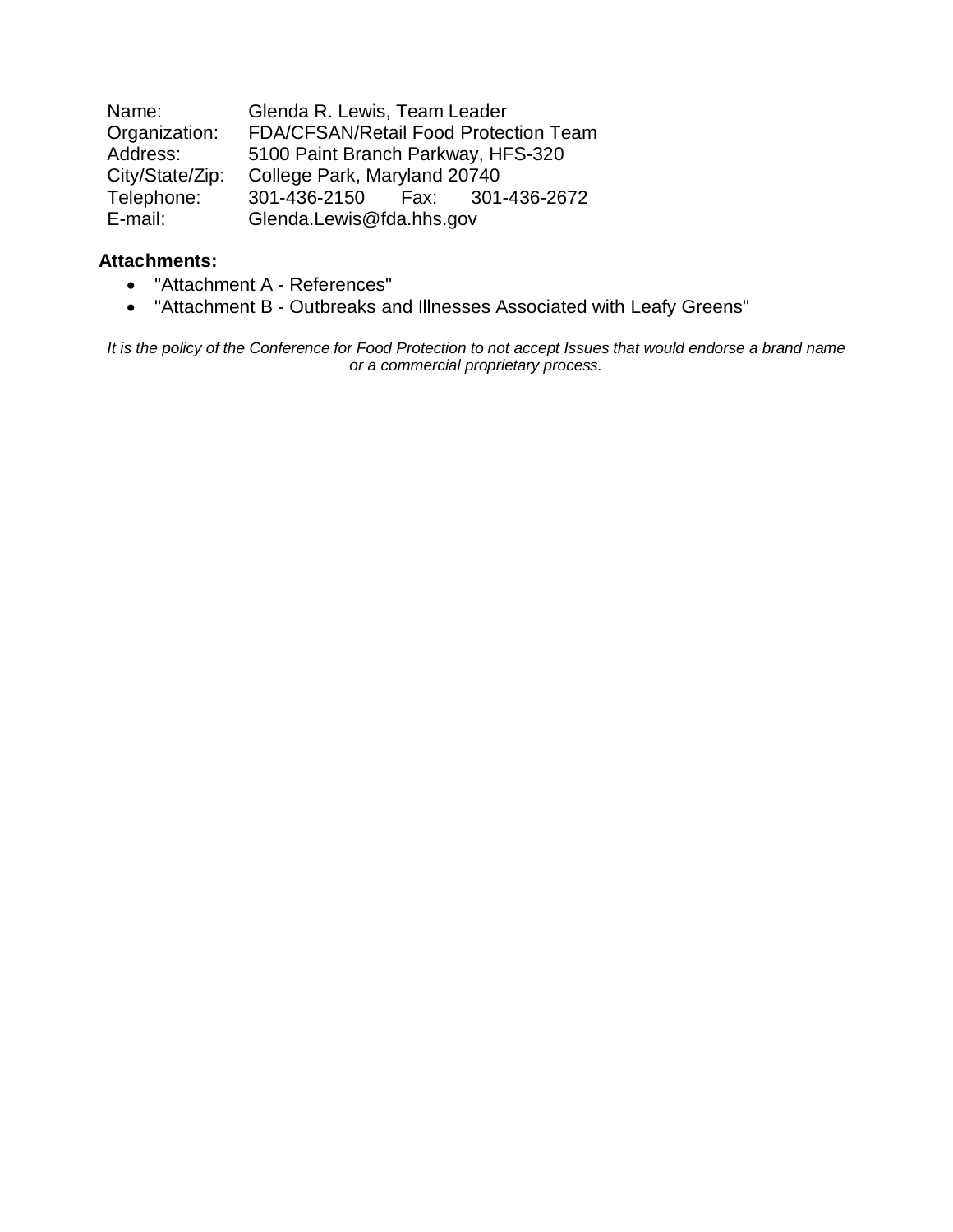# **Time/Temperature Control for Safety for Cut Lettuce and Leafy Greens Issue**

## **Attachment A - References**

- 1. Abdul-Raouf, U.M., L.R. Beuchat, and M.S.Ammar. 1993. Survival and Growth of *Escherichia coli* O157:H7 on Salad Vegetables, Appl. Env. Microbiol. Vol. 59, pp. 1999-2006.
- 2. Delaques, P., S. Stewart, S. Cazaux and P. Toivonen. 2002. Survival and Growth of *Listeria monocytogenes* and *Escherichia coli* O157:H7 in Ready-to-Eat Iceberg Lettuce Washed in Warm Chlorinated Water, J. Food Protect. (65)3: 459-464.
- 3. Farber, J.M., S.L. Wang, Y. Cai, and S. Zhang. 1998. Changes in Populations of *Listeria monocytogenes* Inoculated on Packaged Fresh-Cut Vegetables. J. Food Protect. 61(2): 192-195.
- 4. FDA Foodborne Pathogenic Microorganisms and Natural Toxins Handbook, *Escherichia coli* O157:H7, available at http://www.cfsan.fda.gov/~mow/chap15.html.
- 5. FDA Guide to Minimize Microbial Food Safety Hazards of Fresh-Cut Fruits and Vegetables, available at http://www.cfsan.fda.gov/~dms/prodgui2.html.
- 6. FDA Survey of Imported Fresh Produce, FY 1999 Field Assignment, available at http://www.cfsan.fda.gov/~dms/prodsur6.html.
- 7. Francis, G.A., and D. O'Beirne. 2001. Foodborne Pathogens. Effects of vegetables type, package atmosphere and storage temperature on growth and survival of *Escherichia coli* O157:H7 and *Listeria monocytogenes.* J. of Indust. Microbiol. & Biotech. 27, 111-116.
- 8. Koseki, S. and S. Isobe. 2005. Prediction of pathogen growth on iceberg lettuce under real temperature history during distribution from farm to table. Int. J. of Food Microbiol. (104) 239-248.
- 9. Li, Y., R.E.Brackett, J. Chen and L.R Beuchat. 2001. Survival and Growth of *Escherichia coli* O157:H7 Inoculated onto Cut Lettuce Before or After Heating in Chlorinated Water, Followed by Storage at 5 or 15ºC, J. Food Protect. (64)3: 305-309.
- 10.Sivapalasingam, S., C.R. Friedman, L. Cohen, and R.V. Tauxe. 2004. Fresh Produce: A Growing Cause of Outbreaks of Foodborne Illness in the United States, 1973 through 1997. J. Food Protect. 67(10): 2342-2353.
- 11.State of California, Department of Food and Agriculture, Marketing Branch. California Leafy Green Products Handler Marketing Agreement, Article II Definition of "Leafy Green Products. With Amendments Effective Through July 16, 2007. Available at http://www.caleafygreens.ca.gov/applications/DocumentLibraryManager/upload/L

GMA%20MARKETING%20AGREEMENT.pdf.

- 12.USDA/AMS Microbiological Data Program Progress Update and 2005 Data Summary, available at http://www.ams.usda.gov/science/mpo/MDPSumm05.pdf
- 13.Wachtel, M.R. and A.O. Charkowski. 2002. Cross-Contamination of Lettuce with *Escherichia coli* O157:H7, J. Food Protect. (65)3: 463-470.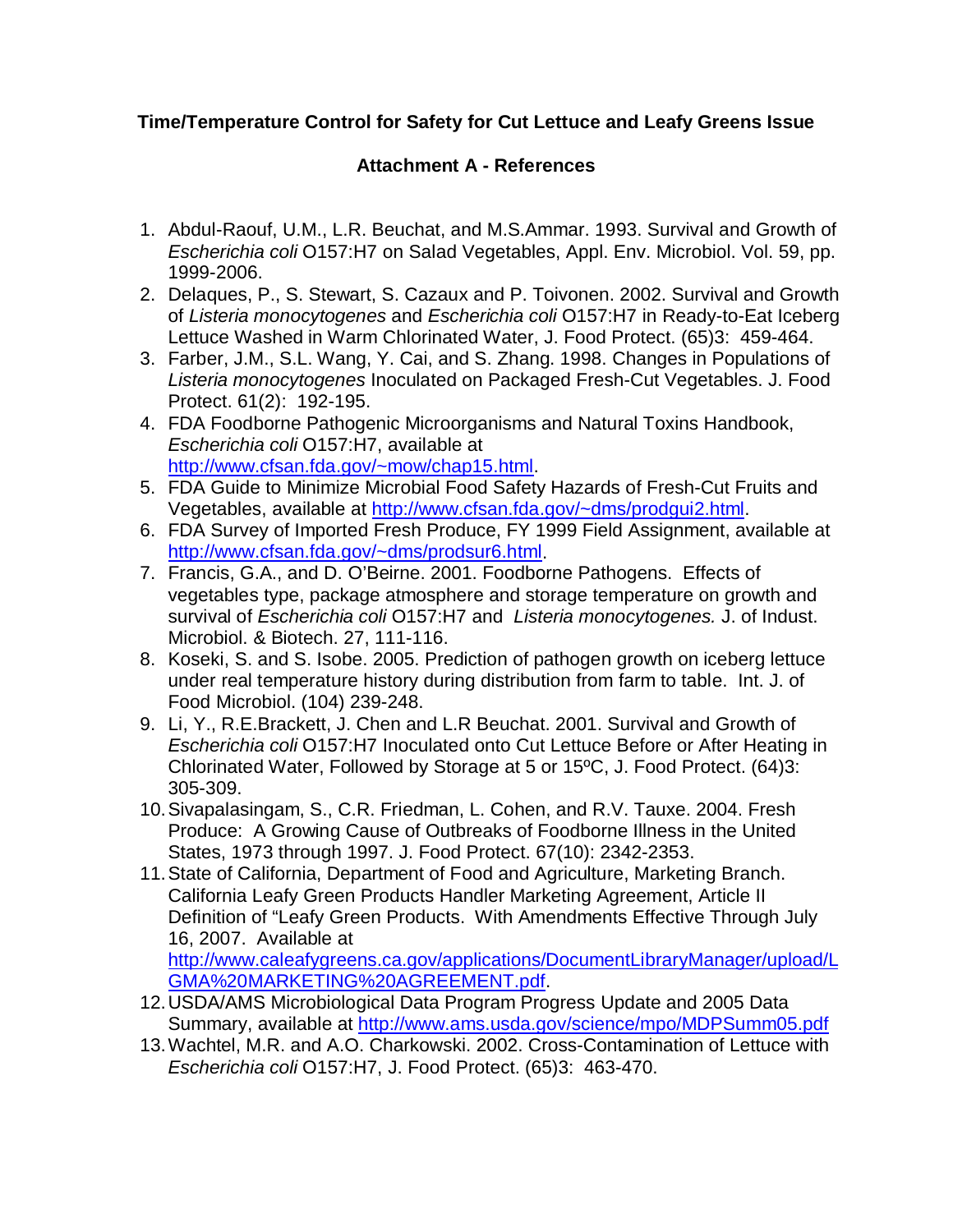## **Time/Temperature Control for Safety for Cut Lettuce and Leafy Greens**

## **Attachment B-Outbreaks & Illnesses Associated with Leafy Greens Contaminated with** *E. coli* **or** *Salmonella,* **1996-2006\***

\* Source: CFSAN Outbreak Surveillance Database

- Types of leafy greens associated with these outbreaks/illnesses: Mesclun lettuce **Lettuce** Romaine lettuce Spinach Cabbage (coleslaw outbreak associated with contaminated cabbage – 22 ill)
- # of outbreaks associated with Leafy Greens, 1996-2006: 21
- # of illnesses associated with Leafy Greens, 1996-2006: 775
- # of deaths associated with Leafy Greens, 1996-2006: 5
- *E. coli* O157:H7 was associated with all of the outbreaks and illnesses of leafy greens except for one lettuce outbreak (79 ill) due to *Salmonella Newport* in 2004.



Page 1 of 3 **Time/Temperature Control for Safety for Cut Lettuce and Leafy Greens** Attachment B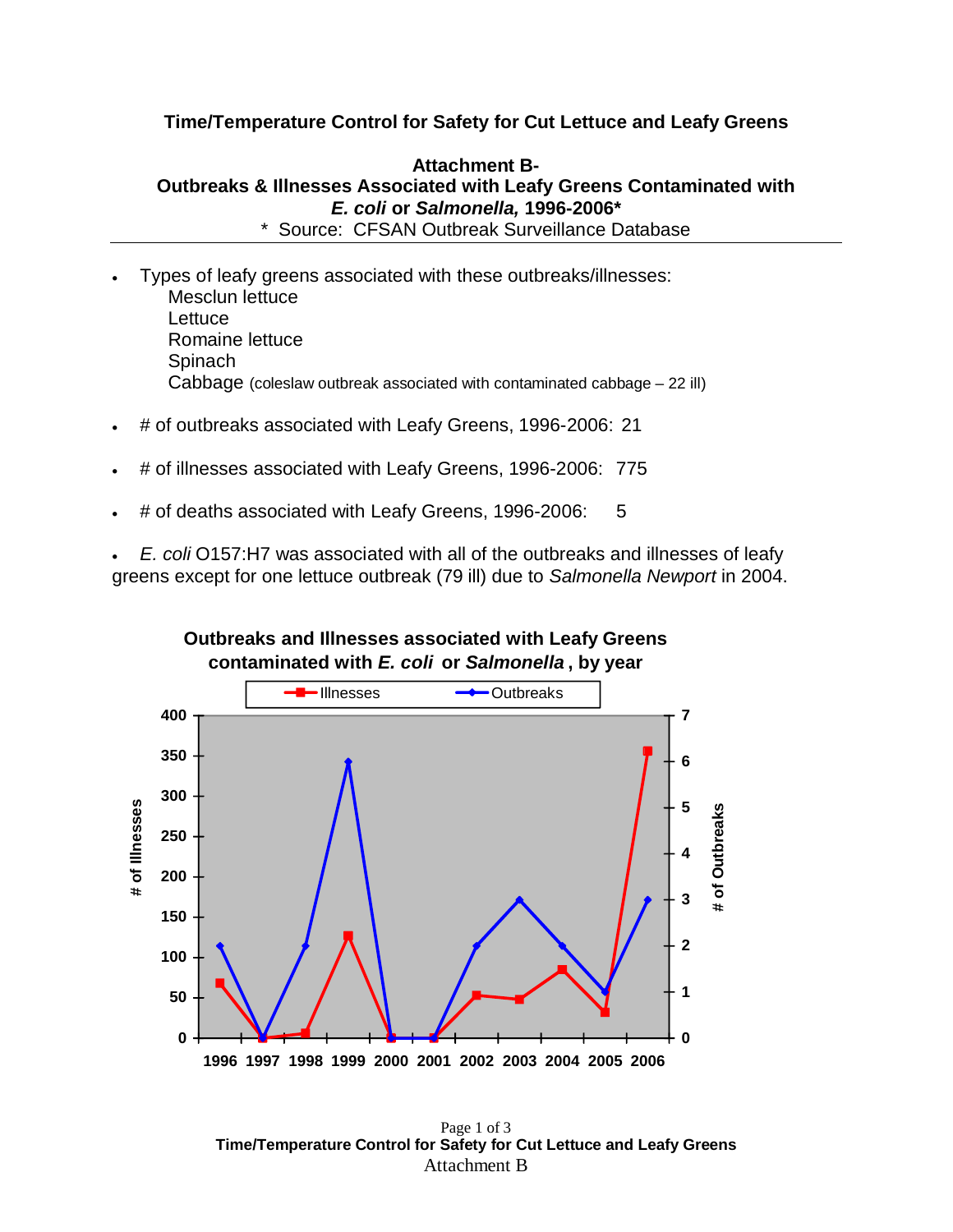# **2006 Leafy Green Outbreaks:**

1. Spinach and *E. coli* O157:H7

| <b>Outcome</b> | N(%)    |
|----------------|---------|
| Total ill      | 205     |
| Hospitalized   | 104(51) |
| <b>HUS</b>     | 31(15)  |
| Death          |         |

| <b>State</b>                       | <b>Number of</b><br><b>Confirmed</b><br><b>Cases</b> |  |  |
|------------------------------------|------------------------------------------------------|--|--|
| <b>AZ</b>                          | 8                                                    |  |  |
| CA                                 | $\overline{2}$                                       |  |  |
| $\overline{C}$                     | $\overline{1}$                                       |  |  |
| $\overline{\text{CT}}$             | 3                                                    |  |  |
| $\overline{ID}$                    | $\overline{\mathbf{8}}$                              |  |  |
| $\overline{\mathsf{L}}$            | $\overline{2}$                                       |  |  |
| $\overline{\mathsf{IN}}$           | 10                                                   |  |  |
| KY                                 | 8                                                    |  |  |
| <b>MD</b>                          | $\overline{5}$                                       |  |  |
| ME                                 | $\overline{3}$                                       |  |  |
| MI                                 | $\overline{4}$                                       |  |  |
| <b>MN</b>                          | $\overline{2}$                                       |  |  |
| <b>NE</b>                          | 11                                                   |  |  |
| $\overline{\text{NM}}$             | $\overline{5}$                                       |  |  |
| <b>NV</b>                          | $\overline{2}$                                       |  |  |
| <b>NY</b>                          | 11                                                   |  |  |
| OH                                 | 26                                                   |  |  |
| $\overline{\text{OR}}$             | 6                                                    |  |  |
| $\overline{PA}$                    | $\overline{10}$                                      |  |  |
| $\overline{\mathsf{T}}\mathsf{N}$  | $\overline{1}$                                       |  |  |
| $\overline{\mathsf{UT}}$           | $\overline{19}$                                      |  |  |
| VA                                 | $\overline{2}$                                       |  |  |
| <b>WA</b>                          | $\overline{3}$                                       |  |  |
| WI                                 | $\overline{50}$                                      |  |  |
| WV                                 | $\mathbf{1}$                                         |  |  |
| <b>WY</b>                          | 1                                                    |  |  |
| <b>Total</b>                       | $\overline{204}$                                     |  |  |
| <b>Outcome</b><br><b>Total ill</b> | N(%)                                                 |  |  |
|                                    | 71                                                   |  |  |
| Hospitalized                       | 53 (75)                                              |  |  |
| $\overline{\text{HUS}}$            | 8(11)                                                |  |  |
| Death                              | 3(1)                                                 |  |  |

2. Lettuce and *E. coli* O157:H7 (Facility A)